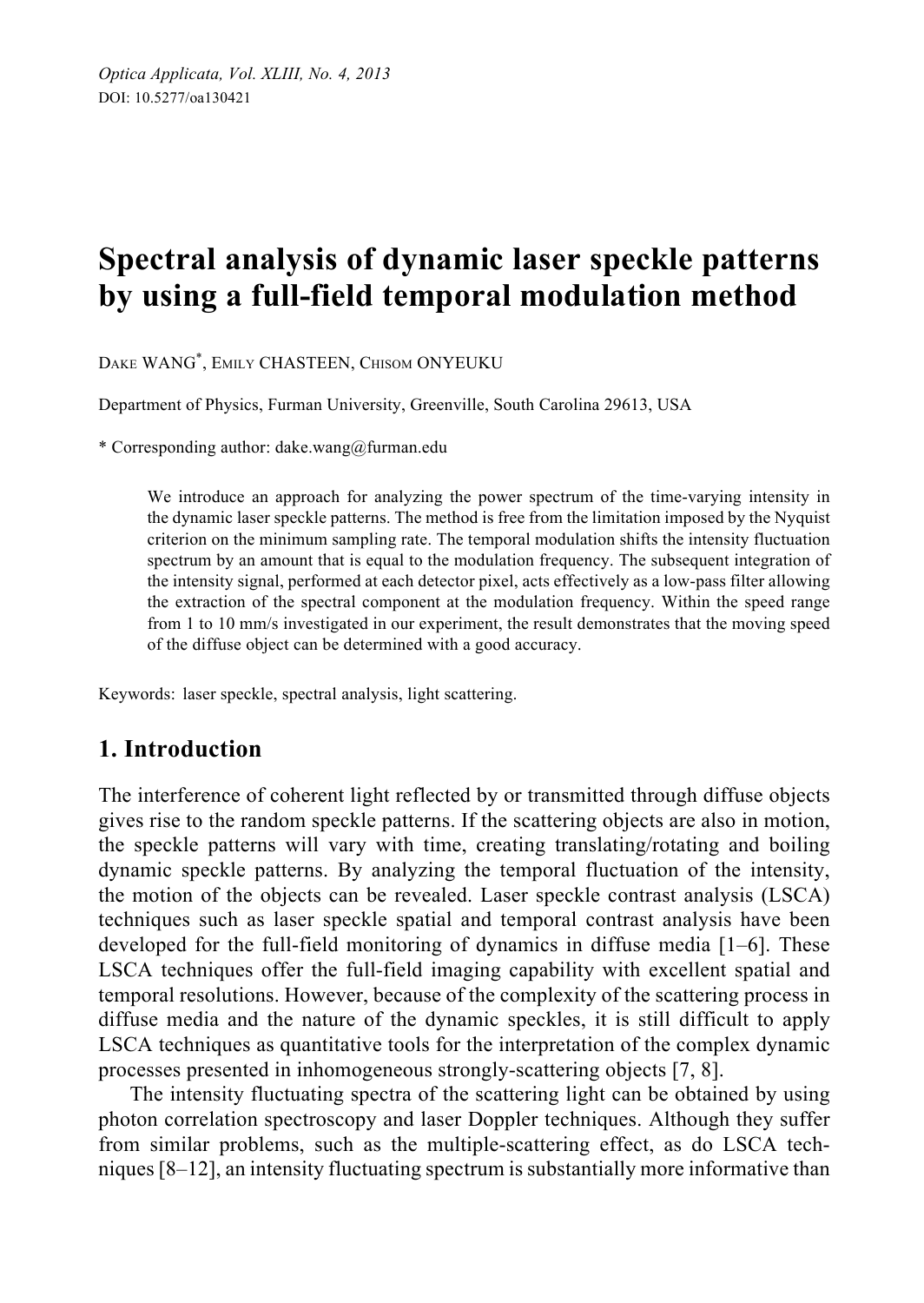just a single speckle contrast reading obtained with LSCA techniques. The information regarding the scatterers and their dynamics can be either inferred from the spectral features such as the cutoff frequencies and the shift of spectral bands [13, 14], or determined from the zero-order and first-order moments of the spectra [15, 16]. This advantage in the quantitative analysis is one of the reasons for the widespread application of photon correlation spectroscopy and laser Doppler techniques for perfusion and flow measurements [11–24].

In both photon correlation spectroscopy and laser Doppler technique, the time- -varying intensity must be recorded at a sampling rate that is at least two times that of the signal bandwidth in order to truthfully recover the autocorrelation function and the frequency spectrum. This requirement on the minimum sampling rate is easily met by the use of single-channel detectors or streak cameras. However, in many biomedical and micro-fluidic applications where the spatial distributions of velocity or flow rate are to be imaged, the use of single-channel detector or streak cameras would require the scanning of the objects, meaning that the dynamical events occurring at two different spots on the object may not be recorded simultaneously. Full-field methods demand the use of multi-channel detectors such as a charge-coupled device (CCD) which often have limited frame-rates when operating at full resolution. The state-of-art complementary metal-oxide semiconductor (CMOS) detectors are capable of operating at frame rates up to a few kHz and more, albeit at reduced resolutions and regions of interest (ROI) [25, 26]. To overcome the limitation imposed by the speed of the multi- -channel detectors, molecular filters have been used to construct a full-field Doppler velocimetry [27]. However, this technique is effective for Doppler shifts in the MHz range which limits its use to applications where very high flow speeds are involved.

In this work, we introduce a full-field method based on the temporal modulation of the light intensity and the subsequent low-pass filtering implemented via the signal integration. Because this method does not rely on the use of fast frame rates and high-speed recordings, it can be readily implemented with currently available multi- -channel detectors. As the modulation frequency can be chosen over a wide range, it has the potential for probing a wide range of Doppler shifts. This large dynamic range makes it possible for imaging the speed and flow distributions in the presence of large speed variations. The aim of this work is to elucidate on the basic concepts involved in this method, and to demonstrate its feasibility for investigating the power spectrum of the time-varying intensity from a moving random phase object.

#### **2. Theoretical development**

The spectral analysis procedure often involves sending the intensity signal  $I(t)$  into a band-pass filter whose bandwidth is very small. The output of the filtering can be regarded as the spectral component of the input signal at the central frequency of the filter. In order to construct the full spectrum of  $I(t)$ , the central frequency of the filter needs to be scanned over a frequency range.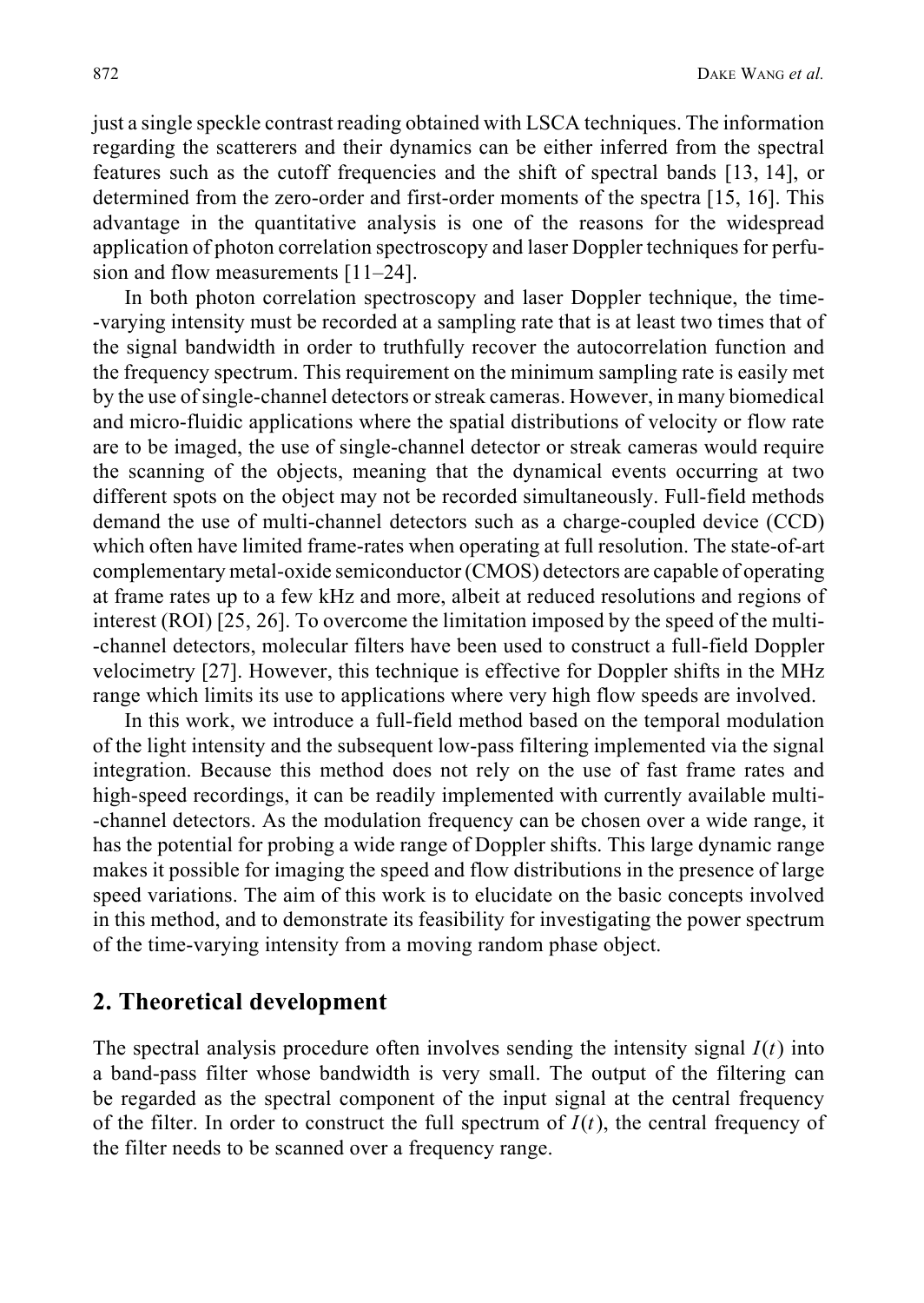Instead of shifting the band-pass filter, we shifted the spectrum of the signal itself by the sinusoidally modulating the light intensity. The original intensity signal  $I(t)$ becomes the modulated intensity signal:  $I(t, f_0, \varphi) = [1 + M\cos(2\pi f_0 t + \varphi)]I(t)$ , where *M* is the modulation depth which is smaller than unity,  $f_0$  is the modulation frequency, and  $\varphi$  is the phase angle. In the frequency domain, the modulation gives rise to two side bands which are located at  $-f_0$  and  $f_0$ . The Fourier transform of the modulated intensity is given by the convolution theorem as:

$$
X(f, f_0, \varphi) = \left\{ \delta(f) + \frac{1}{2} M \left[ e^{-i\varphi} \delta(f + f_0) + e^{i\varphi} \delta(f - f_0) \right] \right\} \otimes X(f) =
$$
  
= 
$$
X(f) + \frac{1}{2} M \left[ e^{-i\varphi} X(f + f_0) + e^{i\varphi} X(f - f_0) \right]
$$
 (1)

If the modulated intensity signal is then sent into a low-pass filter with infinitely narrow bandwidth such as a Dirac  $\delta$  function, we get, in the frequency domain:

$$
\delta(f)X(f,f_0,\,\varphi) = \delta(f)\bigg\{X(0) + M\bigg[\cos(\varphi)X_R(f_0) + \cos(\varphi)X_I(f_0)\bigg]\bigg\} \qquad (2)
$$

where  $X_R(f_0)$  and  $X_I(f_0)$  are the real and imaginary part of the spectrum at the modulation frequency, respectively. Therefore, the frequency-domain output  $F(f_0, \varphi)$  is:

$$
F(f_0, \varphi) = X(0) + M \left[ \cos(\varphi) X_R(f_0) + \cos(\varphi) X_I(f_0) \right]
$$
\n(3)

To obtain the power spectrum, the phase angle is changed by 90 $\degree$  from  $\varphi$ , and the frequency-domain output, after the filtering, changes from  $F(f_0, \varphi)$  to  $F(f_0, \varphi + \pi/2)$ , accordingly. It follows in a straightforward manner that the power spectrum at the modulation frequency can be determined as:

$$
S(f_0) = \frac{1}{M^2} \Big[ F(f_0, \varphi) - X(0) \Big]^2 + \frac{1}{M^2} \Big[ F\Big(f_0, \varphi + \frac{\pi}{2}\Big) - X(0) \Big]^2 \tag{4}
$$

In this work, the low-pass filtering is implemented via the signal integration. What is actually recorded at the detector is not the instantaneous value of  $I(t)$ , but its integrated value within a limited integration time of  $\tau$  [28]:

$$
\tilde{I}(t) = \int_{t}^{t+\tau} I(t') dt' = \int_{-\infty}^{+\infty} \text{rect}(t-t') I(t') dt'
$$
\n(5)

The integrated intensity  $\tilde{I}(t)$  can be regarded as the convolution between a rectangular function and  $I(t)$ . Thus, its Fourier transform  $\tilde{X}(f)$  is the multiplication of the spectrum  $X(f)$  and a sinc-like function:

$$
\tilde{X}(f) = \tau \sin[c(\tau f)]X(f) \tag{6}
$$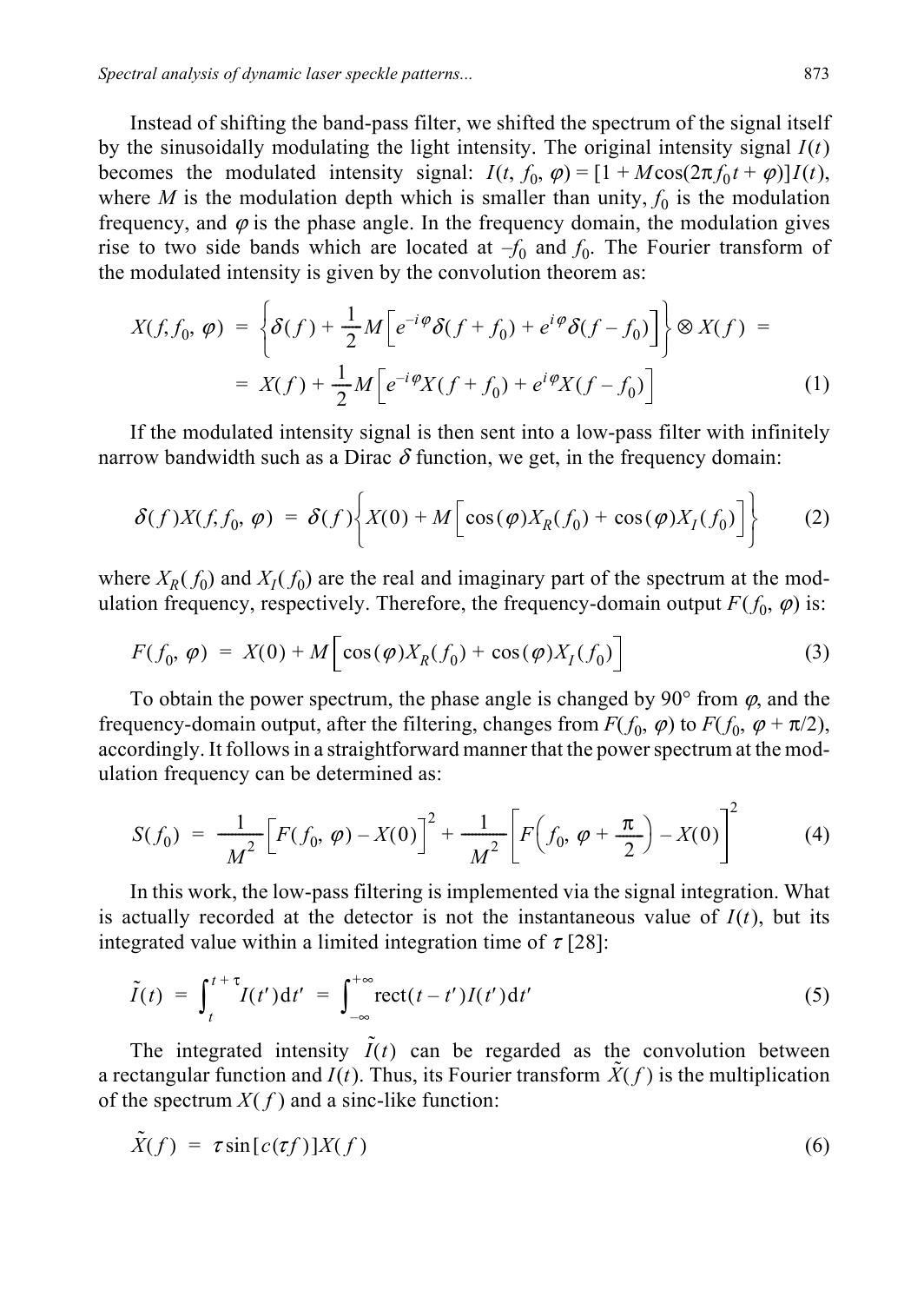In the limit of very long integration time, the sinc-like function approaches the Dirac  $\delta$  function, and Eq. (6) approaches Eq. (2). In practice, the integration time needs to be much longer than the decorrelation time associated with the time-varying intensity signal.

By replacing the sinc-like function with the  $\delta$  function in Eq. (6), the DC component *X*(0) is obtained. Likewise,  $F(f_0, \varphi)$ , and  $F(f_0, \varphi + \pi/2)$  are determined from Eq. (6), in the presence of the intensity modulation. The three quantities are then substituted into Eq. (4) to calculate the power spectrum at the modulation frequency  $f_0$ .

#### **3. Experimental measurement**

In this work, the modulation needs to be performed with two different phase angles. To ensure that the two intensity signals:  $I(t, f_0, \varphi)$  and  $I(t, f_0, \varphi + 90^\circ)$  differ only in their phase angles, their modulation and the subsequent recording must be performed simultaneously while the diffuse object is being moved. Figure 1 shows the schematics of the optical system consisting two optical paths each of which processes one intensity signal. The optical paths involve linear polarized lights whose polarizations are perpendicular relative to each other, allowing the separation of the two intensity signals for modulation and detection. In case of the depolarization of the back-scattered light reflected from the diffuse object, the two intensity signals will mix in terms of their polarization states, making their complete separation impossible. Using a linearly polarized incident light, the polarization state of the back-scattered was measured, and the degree of depolarization was found to be negligible.

An intensity stabilized He-Ne laser (Newport), operating at 632.8 nm and 1.5 mW, was used as the coherent light source. The laser beam was split into two linear polarized beams with equal intensity and polarizations perpendicular relative to each other.



Fig. 1. Schematic diagram of the optical system. The components are labeled as: S for the laser source, B for the polarizing beam splitters, M for the modulators, R for mirrors, H for the half-wave plates, N for the neutral-density filter, E for the beam expander, P for the diffuse object, L for the lenses, I for iris, and C for the CCD sensors. The signal generator, amplifier, computer and associated electrical connections are not shown for the sake of clarity.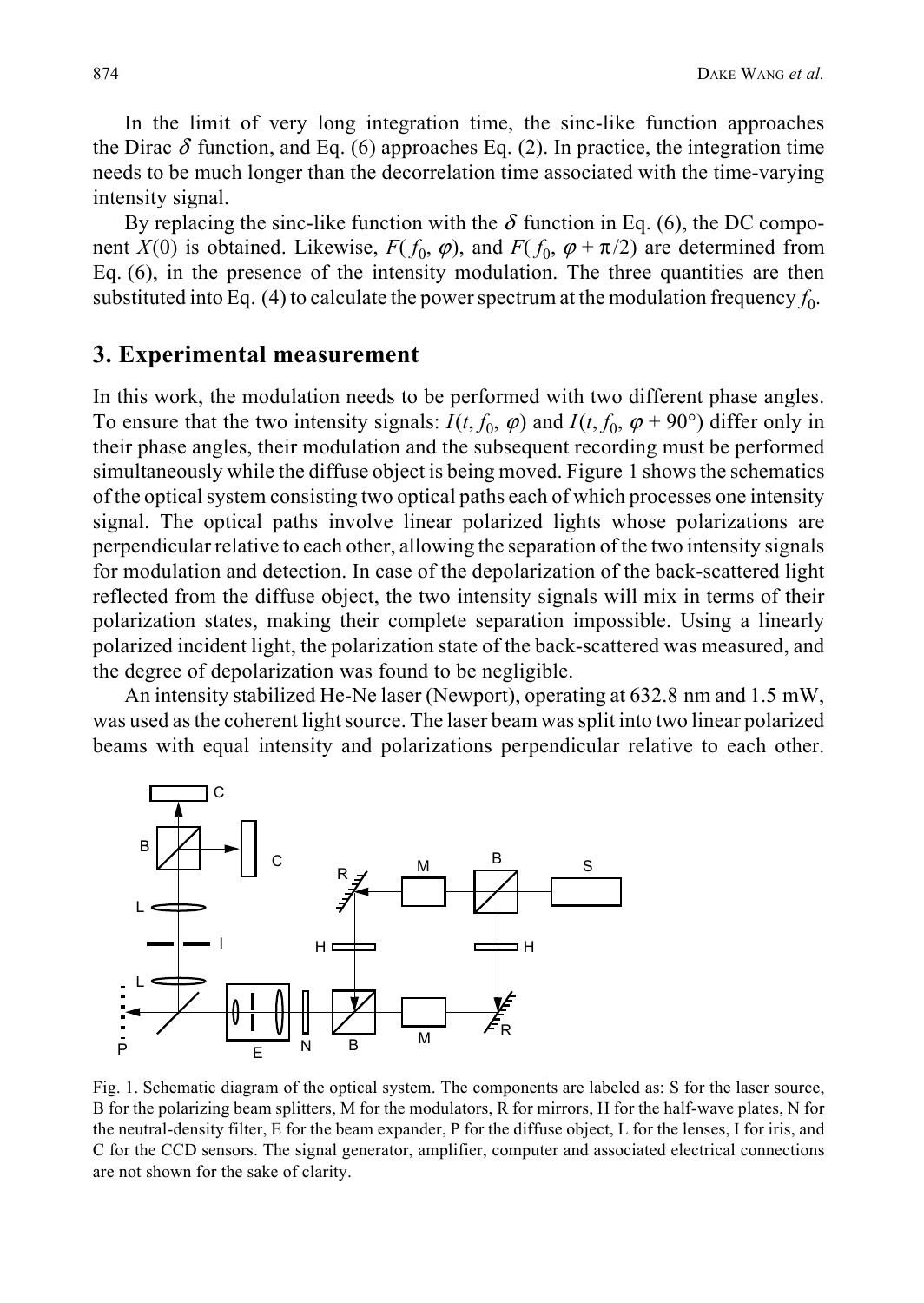The intensity of the light was modulated by two Pockels cell modulators (Leysop) driven by sinusoidal voltages. The modulators were biased at 50% transmission and relatively small driving voltages were used to ensure that they responded linearly to the driving voltage. After the transmission through each modulator, the light intensity varied from 0.5 to 0.245 mW sinusoidally at the modulation frequency. Half-wave plates were used to change the *s*-polarized component to *p*-polarized component and *vice versa*, which were then recombined into a single beam by a polarizing beam splitter. The beam was expanded to a diameter of about 20 mm before arriving at the diffuse object. The subject speckle patterns were recorded by using a 4-*f* imaging system. The two polarization components were separated by a polarizing beam splitter, and each component was recorded by one of the two identical CCD sensors.

The random phase object used in the experiment was a frost glass plate with a grit number of 1500. The rough side of the plate is coated with a thin film of aluminum to make it reflecting. The plate was mounted on a translational stage (Physik Instrumente) which moved the plate surface along the in-plane direction. The light reflected by the diffuse surface was collected by a 4-*f* system consisting of two converging lenses both of which have focal lengths of 100 mm. An iris was placed in between the lenses at their common focal point. The iris opening was set at a diameter of about 2 mm, thus it acted as the aperture stop of the 4-*f* system.

Identical CCD sensors (Dalsa) were used for recording the speckle patterns. Each detector contains 1056×1056 pixels, each of which is 12  $\mu$ m×12  $\mu$ m in size and has a 12-bit dynamic range. The amplification setting, integration time, and triggering, *etc*., were controlled via a Labview program. The integration times ranged from 300 ms to 3 s, making them much longer than the estimated decorrelation times associated with the corresponding moving speed.

### **4. Result and discussion**

A typical speckle pattern produced by a stationary random-phase object in the absence of the modulation is shown in Fig. 2**a**, which allows the autocovariance function of





Fig. 2. A typical laser speckle pattern produced by a stationary random-phase object (**a**). A typical laser speckle pattern produced by a moving random-phase object at 1 mm/s in the absence of modulation (**b**). Both images were recorded with an integration time of 1 s, and display the same region consisting of 200×200 pixels.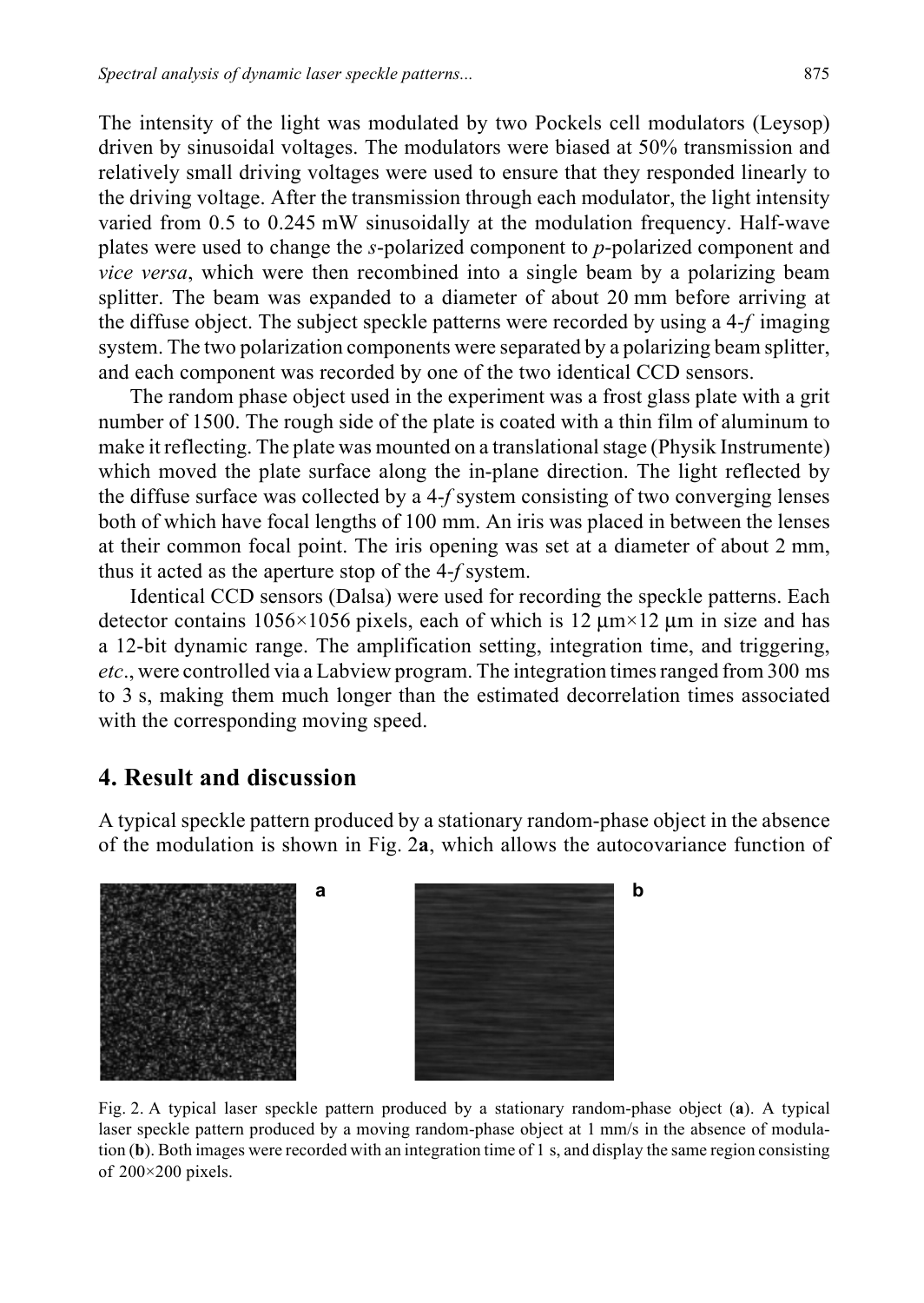

Fig. 3. The normalized autocovariance function of a stationary speckle pattern shown in Fig. 2. The inset shows the bar diagram of the probability density function (PDF) of the intensity distribution from the same stationary speckle pattern.

the intensity distribution to be determined [29]. As shown in Fig. 3, the width at half maximum of the autocovariance function along the horizontal direction was  $31 \mu m$ , which was about the same for the autocovariance function along the vertical direction. The width at half maximum of the autocovariance function gives an estimate of the average speckle size [30]. Thus, the average speckle size measured in our experiment was about 2.5 times that of the CCD pixel, meeting the Nyquist criterion [31]. Note that it was also consistent with the characteristic width of the Airy function of the 4-*f* optical system used in the experiment.

The probability density function of the intensity distribution is determined from the same stationary speckle pattern. As can be seen from the inset of Fig. 3, the probability density function deviates somewhat from the ideal negative exponential curve. As the extent of depolarization was negligible, the partially developed speckle pattern is ruled out as the cause of this departure. Therefore, the main contributions were most likely the various noises presented in the experiment, such as the sensor dark current, amplifier noise, and vibration during exposure time, *etc*. [32].

Given the normal incidence and backscattering geometry used in our experiment, the dynamic speckle should be dominated by speckle translation rather than speckle boiling [33]. The speckle translation is evident in Fig. 2**b** where the speckle pattern is blurred into horizontal strips due to the in-plane motion in *x*-direction. Consequently, the time-variation of the intensity recorded at each pixel is characterized by the decorrelation time  $t_c$  which depends on the speckle size and the speed of the in-plane motion. The effect of the decorrelation can be described by the normalized autocorrelation function  $R(t)$  of the time-varying intensity recorded at each pixel [34]:

$$
\frac{R(t)}{\overline{I}^2} = 1 + \left| 2 \frac{J_1(\pi t/t_c)}{\pi t/t_c} \right|^2 \tag{7}
$$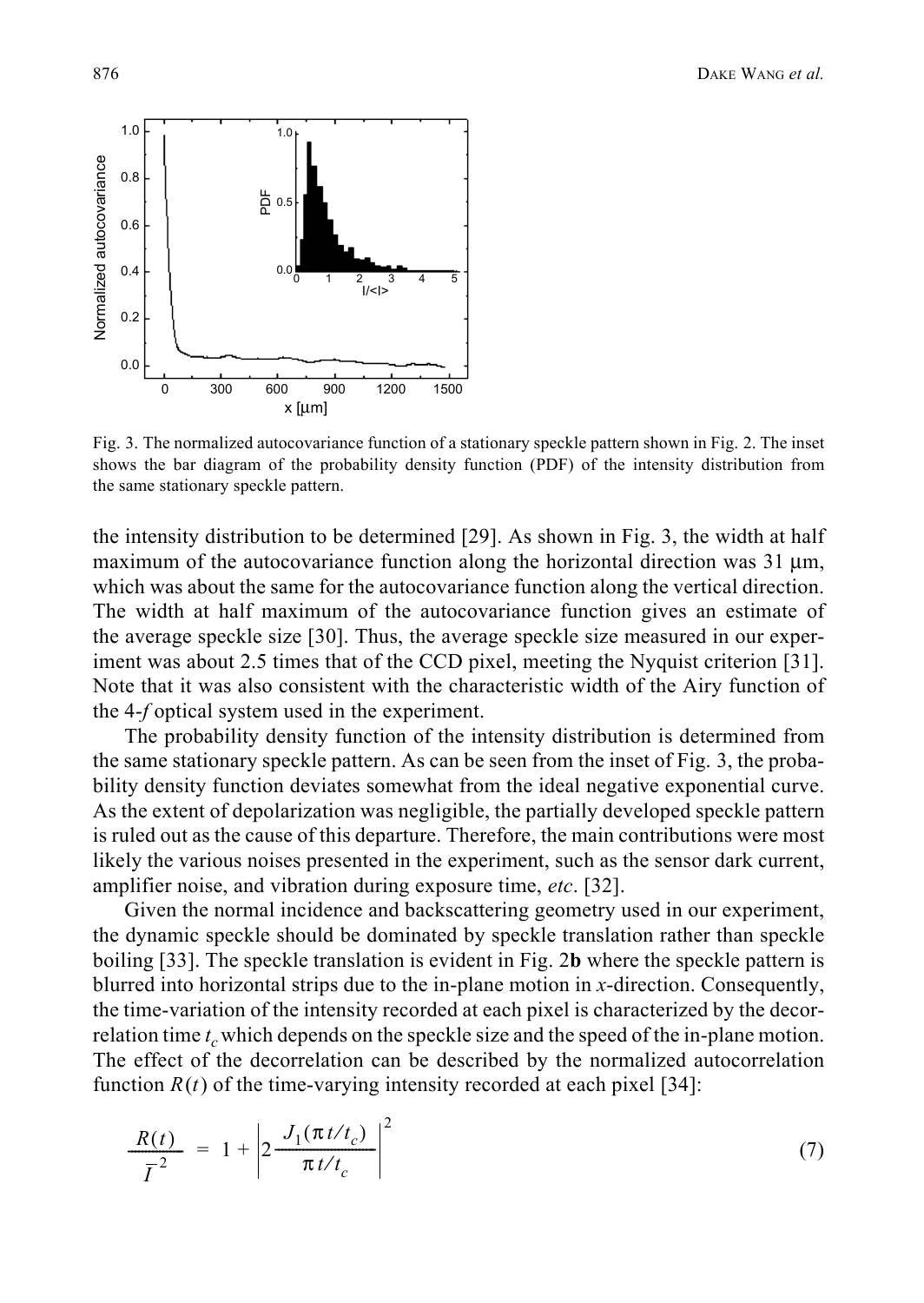where  $J_1$  is the Bessel function of the first kind, and  $t_c = w/v$ , with *w* being the characteristic width of the Airy function [7] and  $v$  – the speed at the image plane corresponding to the in-plane motion of the object.

Since the spatial distribution of the stationary speckle pattern can be translated into the temporal intensity fluctuation measured at a fixed pixel by simply replacing the *x*-coordinate with the elapsed time, the phase angle of the modulation is directly proportional to the *x*-coordinates of the pixels. The bright and the dark bands are formed at locations where the intensity fluctuations are in phase and out of phase with the modulation, respectively. In the speckle pattern (Fig. 4**a**) recorded by one of the cameras, the average distance between the bright and dark bands is 25 μm. For a moving speed of 1 mm/s, the corresponding time difference is 25 ms. Given a modulation frequency of 20 Hz, this time difference is the half-period of the modulation, and leads to a  $\pi$  phase-difference which is manifested as the alternating bright and dark bands. The speckle pattern (figure not shown) recorded simultaneously by the other camera displays similar periodicity. The intensity profiles of the speckle patterns simultaneously recorded by the two cameras are shown in Fig. 4**b**, both of which are measured along the same horizontal line of interest as marked in Fig. 4a. The periodic intensity profiles are offset horizontally by about 12 μm from each other due to the  $\pi/2$  phase difference in the modulation used for each camera. When the two speckle patterns are combined by using Eq. (4), the bright-and-dark periodic structures are smoothed out, and power spectrum maps with relatively uniform intensity are obtained.

The theoretical power spectrum is readily obtained from the Fourier transform of  $R(t)$  in Eq. (7), and is plotted in Fig. 5 along with the corresponding experimentally measured power spectrum. A total number of 1024 data points were used to perform



Fig. 4. A laser speckle pattern (200×200 pixels) recorded by one of the cameras, using a 20 Hz modulation and an integration time of 1 s, for a random-phase object moving at 1 mm/s (**a**). Solid line – the intensity profile measured along the horizontal line as marked in (**a**); dashed line – the intensity profile measured along the same horizontal line for the speckle pattern (figure not shown) simultaneously recorded by the other cameras; the horizontal offset between the two profiles results from the  $\pi/2$  phase difference between the modulations used for recording each speckle pattern (**b**).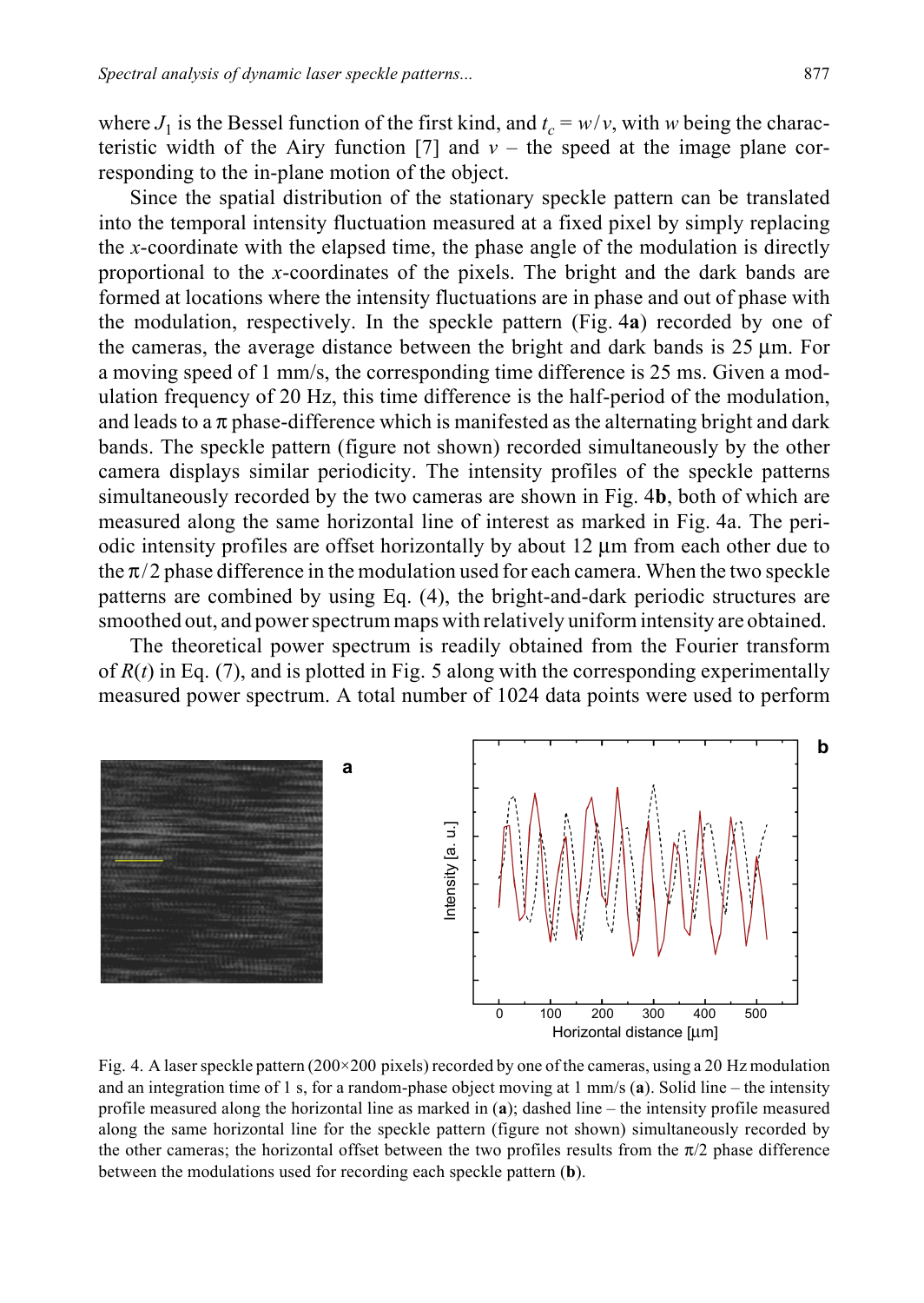

Fig. 5. The power spectra collected at two different moving speeds: 3 mm/s (solid circles) and 6 mm/s (open circles). The integration time is 1 s for both of them. The average of 225 pixels is used for each experimental data point shown. The extent of the pixel-to-pixel variation in the spectrum is shown as the error bars. The solid curves are the best fits of the experimental data points based on the model given in Eq. (7). The two spectra are offset vertically for clarity.

the Fourier transform, and the step-size of the time interval was chosen to be much smaller than the correlation time. The speed that is used to generate the theoretical power spectrum is determined by a Matlab optimization program in such a way that the optimized theoretical power spectrum gives the best fit for the corresponding experimental power spectrum. The good agreement between the two can be seen in Fig. 5. The power spectra were found to reach their peak values at 0 Hz, and their bandwidth increases consistently with increasing object moving speed, both of which are the expected results for the spectra acquired with the homodyne methods [35].

To obtain the experimental power spectrum, a ROI consisting of  $15\times15$  pixels is chosen near the center of the speckle patterns. For each modulation frequency, the values of the power spectrum of the time-varying intensity recorded at each individual pixel are obtained. The averaged value from all 225 pixels is then used in the optimization procedure to determine the curve of the best fit. In all speckle imaging techniques, the statistical nature of the speckle pattern gives rise to the pixel-to-pixel variation [31]. The value of the power spectrum was found to vary from pixel-to-pixel, and the standard deviations resulted from this pixel-wise variation are plotted as error bars in Fig. 5.

Owning to the statistical nature of the speckle pattern and the random errors presented in the experiment, the speed values obtained via the curve fitting procedure also deviate slightly from the actual values in a random fashion. As can be seen in Fig. 6, despite of the small and random differences between the measured and the actual values of the speeds, a well-defined linear relationship can be found between the two, which illustrates the potential of this method for measuring the speed of moving diffuse objects.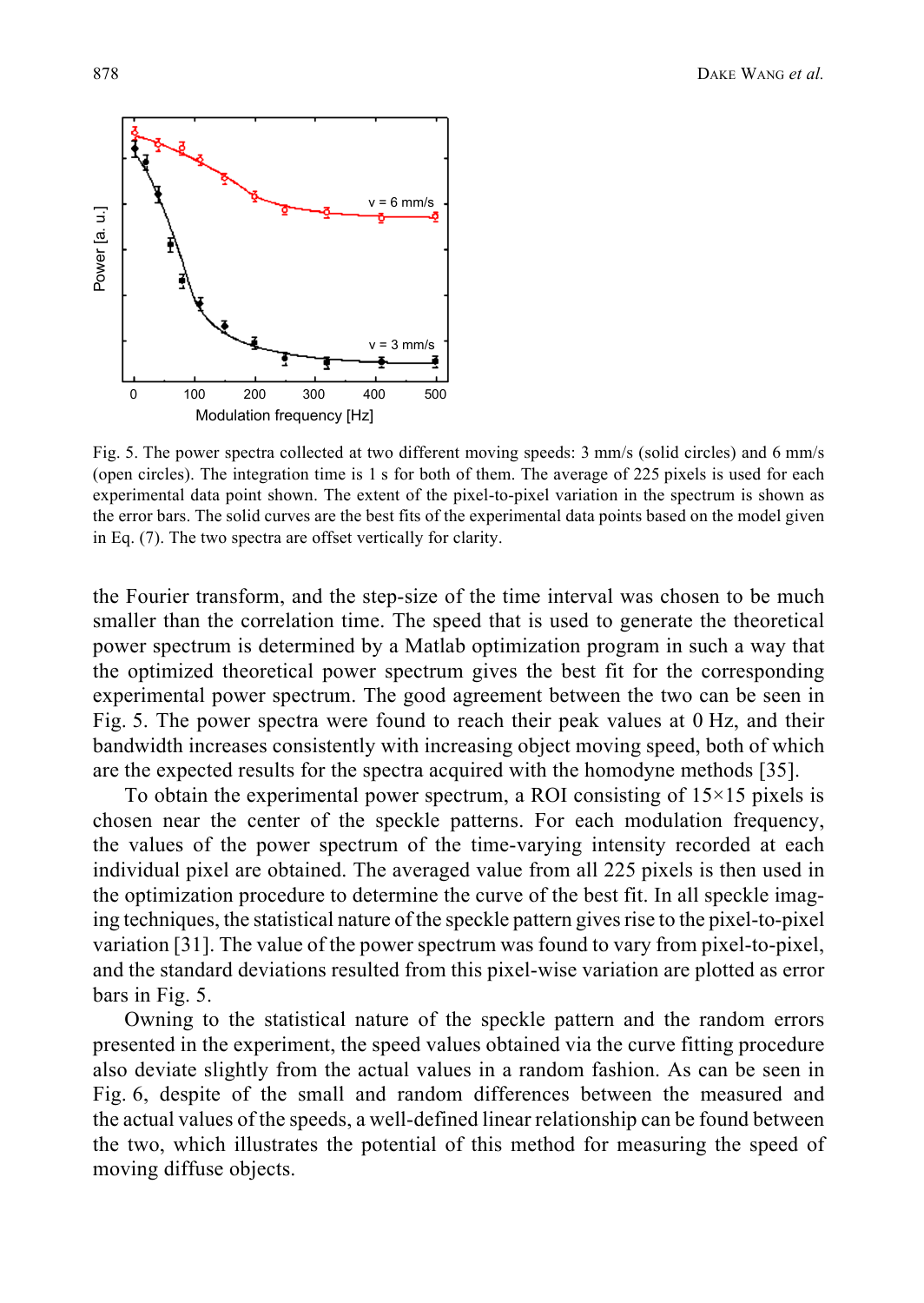

Fig. 6. The speeds obtained via the curve fitting procedure against the actual speeds used in the experiment. The solid straight line with a slope of one is shown to illustrate the linear correlation between the two.

This method relies on the use of a narrow low-pass filter which is implemented via the signal integration. To faithfully recover the power spectrum, the bandwidth of the low-pass filter (*i*.*e*., the sinc function) needs to be much smaller than that of the spectrum, which translates into an integration time that is much longer than the decorrelation time. In case this requirement is not met, the operation by the low-pass filter, as given in Eq. (6), will lead to the overestimation of the lower frequency spectral components and the appearance of oscillatory features in the spectrum.

The effect of the small integration time is illustrated in Fig. 7, where two power spectra are shown, both of which were obtained for a moving speed of 6 mm/s.



Fig. 7. Power spectra measured using two different integration times: 20 ms (solid circles) and 750 ms (open circles). The moving speed is 6 mm/s for both of them. The straight lines connecting the solid circles are guides for the eyes. The solid curve next to the open circles is the best fit of the experimental data points based on the model given in Eq. (7). The average of 225 pixels is used for each data point shown. The extent of the pixel-to-pixel variation in the spectrum is shown as the error bar. The two spectra are offset vertically for clarity.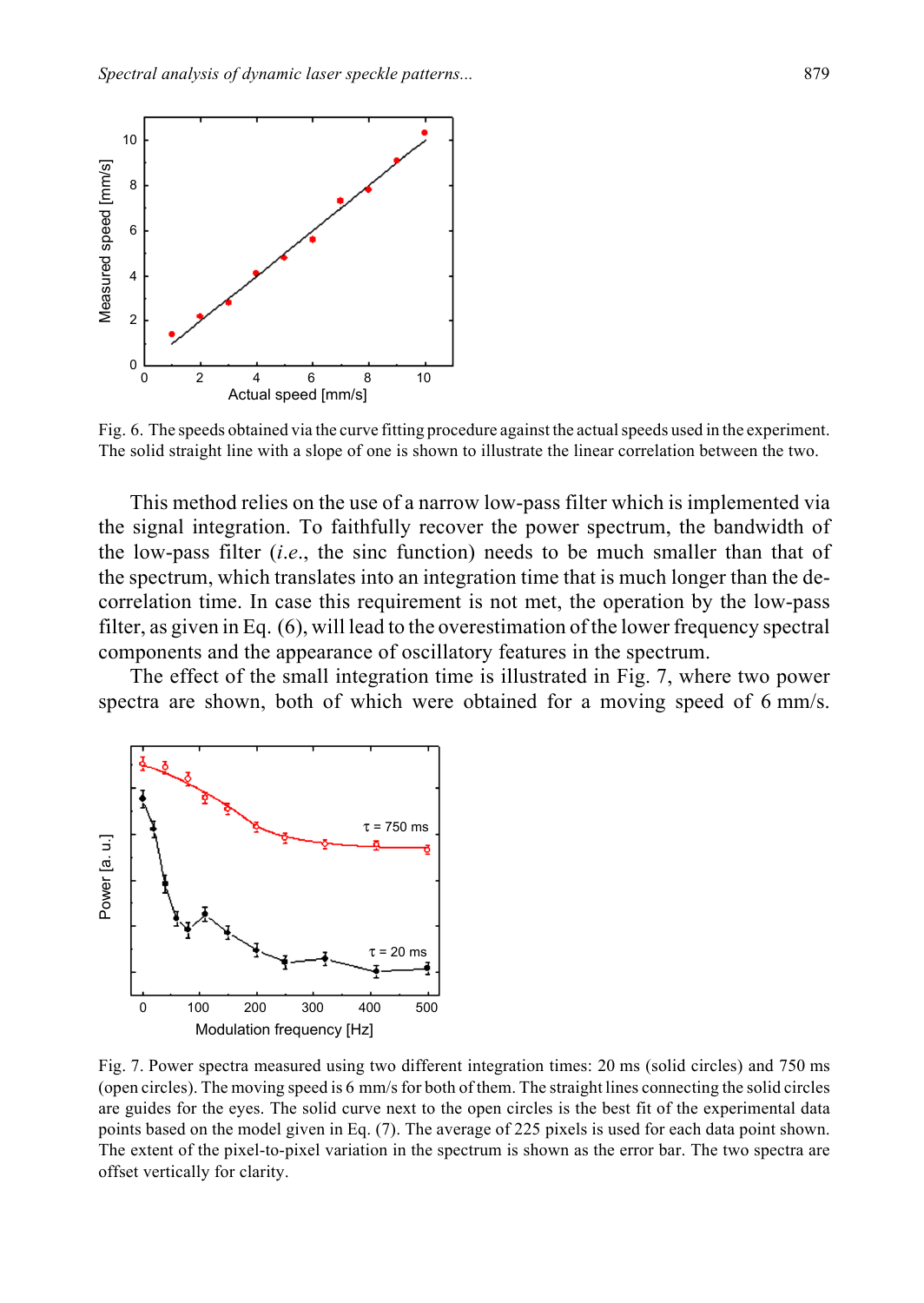However, one was obtained with an integration time of 750 ms; while the other one with 20 ms. Because the decorrelation time is 5.2 ms, the latter integration time is not adequate, and the substantially modification of the power spectrum can be observed in Fig. 7.

## **5. Conclusions**

In conclusion, we have demonstrated an approach for analyzing the power spectrum of the time-varying intensity presented in dynamic laser speckle patterns. The use of the temporal-intensity-modulation and the subsequent low-pass filtering allow the value of the power spectrum at the modulation frequency to be extracted. By taking advantage of the charge accumulation nature of the CCD sensors for the purpose of the signal integration, the data acquisition and processing procedures are greatly simplified. The method is free from the limitation imposed by the Nyquist criterion on the minimum sampling rate, allowing it to be implemented using multiple-channel detectors with limited frame rates for the application of full-field imaging of speed and flow distributions.

To determine the power spectrum over a frequency range, the modulation frequency will need to be scanned over that range. It was found, however, that the curve fitting procedure can be performed with good confidence by using as few as  $\sim$ 10 data points for the experimental power spectrum. The absence of complex and sharp features in the power spectra observed in our experiment justifies the use of fewer numbers of data points. Within the speed range from 1 to 10 mm/s investigated in our experiment, the result demonstrates that the moving speed of the diffuse object can be determined with a good accuracy provided that the integration time is much longer than the decorrelation time. The substantial modifications in the power spectra were observed when the requirement on the integration time was not met.

Future study of the full-field temporal modulation method will utilize live tissue samples where the dynamic laser speckle pattern is generated by the blood flow and perfusion in vascular systems. The power spectra obtained with this method will allow the extraction of dynamic signals associated with blood flow and perfusion, and the rejection of the static noise generated due to the scattering of connective tissues. Therefore, this method will greatly improve the signal-to-noise ratio of the recorded flow pattern, allowing microcirculations in small vessels to be investigated.

*Acknowledgements* – The authors would like to acknowledge the support of NSF RII South Carolina EPSCoR program on tissue engineering.

#### **References**

- [1] BRIERS J.D., *Laser Doppler, speckle and related techniques for blood perfusion mapping and imaging*, Physiological Measurement **22**(4), 2001, pp. R35–R66.
- [2] PENGCHENG LI, SONGLIN NI, LI ZHANG, SHAOQUN ZENG, QINGMING LUO, *Imaging cerebral blood flow through the intact rat skull with temporal laser speckle imaging*, Optics Letters **31**(12), 2006, pp. 1824–1826.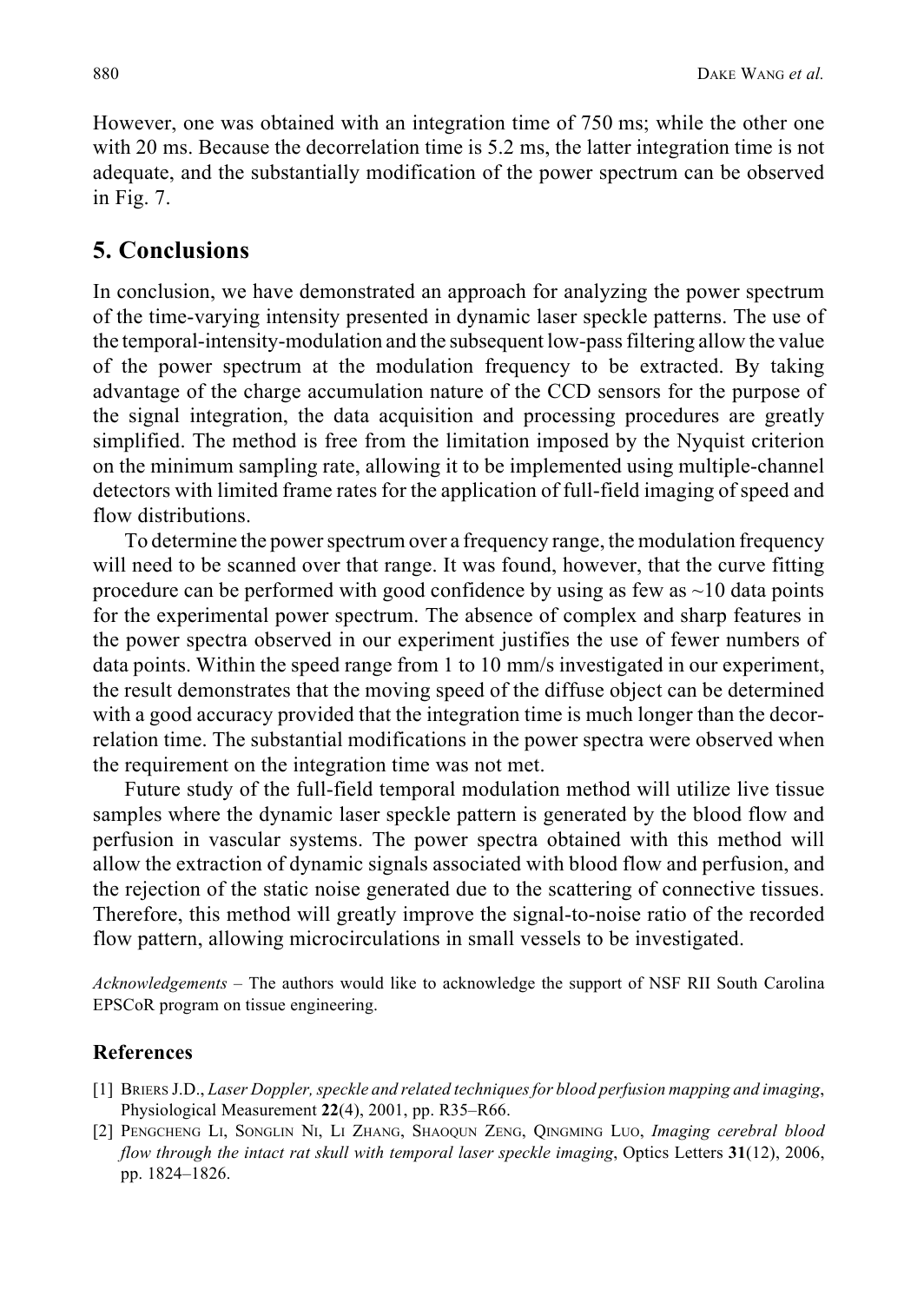- [3] WEBER B., BURGER C., WYSS M.T., VON SCHULTHESS G.K., SCHEFFOLD F., BUCK A., *Optical imaging of the spatiotemporal dynamics of cerebral blood flow and oxidative metabolism in the rat barrel cortex*, European Journal of Neuroscience **20**(10), 2004, pp. 2664–2670.
- [4] DURDURAN T., BURNETT M.G., GUOQIANG YU, CHAO ZHOU, DAISUKE FURUYA, YODH A.G., DETRE J.A., GREENBERG J.H., *Spatiotemporal quantification of cerebral blood flow during functional activation in rat somatosensory cortex using laser-speckle flowmetry*, Journal of Cerebral Blood Flow and Metabolism **24**(5), 2004, pp. 518–525.
- [5] DUNN A.K., DEVOR A., BOLAY H., ANDERMANN M.L., MOSKOWITZ M.A., DALE A.M., BOAS D.A., *Simultaneous imaging of total cerebral hemoglobin concentration, oxygenation, and blood flow during functional activation*, Optics Letters **28**(1), 2003, pp. 28–30.
- [6] VÖLKER A.C., ZAKHAROV P., WEBER B., BUCK F., SCHEFFOLD F., *Laser speckle imaging with an active noise reduction scheme*, Optics Express **13**(24), 2005, pp. 9782–9787.
- [7] ZAKHAROV P., VÖLKER A.C., BUCK A., WEBER B., SCHEFFOLD F., *Quantitative modeling of laser speckle imaging*, Optics Letters **31**(23), 2006, pp. 3465–3467.
- [8] DUNCAN D.D., KIRKPATRICK S.J., *Can laser speckle flowmetry be made a quantitative tool?*, Journal of the Optical Society of America A **25**(8), 2008, pp. 2088–2094.
- [9] RAJAN V., VARGHESE B., VAN LEEUWEN T.G., STEENBERGEN W., *Review of methodological developments in laser Doppler flowmetry*, Lasers in Medical Science **24**(2), 2009, pp. 269–283.
- [10] LINDÉN M., *Can blood flow in separate small tubes be quantitatively assessed by high-resolution laser Doppler imaging?*, Medical and Biological Engineering and Computing **35**(6), 1997, pp. 575–580.
- [11] HUMEAU A., SAUMET J.L., L'HUILLIER J.P., *Laser Doppler blood flowmetry multiple scattering study during reactive hyperaemia*, Proceedings of SPIE **4163**, 2000, pp. 9–17.
- [12] JENTINK H.W., DE MUL F.F.M., HERMSEN R.G.A.M., GRAAFF R., GREVE J., *Monte Carlo simulations of laser Doppler blood flow measurements in tissue*, Applied Optics **29**(16), 1990, pp. 2371–2381.
- [13] FEKE G.T., RIVAT C.E., *Laser Doppler measurements of blood velocity in human retinal vessels*, Journal of the Optical Society of America **68**(4), 1978, pp. 526–531.
- [14] DÖRSCHEL K., MÜLLER G., *Velocity resolved laser Doppler blood flow measurements in skin*, Flow Measurement and Instrumentation **7**(3–4), 1996, pp. 257–264.
- [15] IMAI Y., TANAKA K., *Direct velocity sensing of flow distribution based on low-coherence interferometry*, Journal of the Optical Society of America A **16**(8), 1999, pp. 2007–2012.
- [16] BONNER R., NOSSAL R., *Model for laser Doppler measurements of blood flow in tissue*, Applied Optics **20**(12), 1981, pp. 2097–2107.
- [17] FITZAL F., VALENTINI D., WORSEG A., HOLLE J., REDI H., *Evaluation of total vs. regional blood perfusion with a laser Doppler imaging system in the rat epigastric flap*, Journal of Reconstructive Microsurgery **17**(1), 2001, pp. 59–67.
- [18] ABBISS J.B., CHUBB T.W., PIKE E.R., *Laser Doppler anemometry*, Optics and Laser Technology **6**(6), 1974, pp. 249–261.
- [19] ESSEX T.J.H., BYRNE P.O., *A laser Doppler scanner for imaging blood flow in skin*, Journal of Biomedical Engineering **13**(3), 1991, pp. 189–194.
- [20] FERRELL W.R., BALINT P.V., STURROCK R.D., *Novel use of laser Doppler imaging for investigating epicondylitis*, Rheumatology **39**(11), 2000, pp. 1214–1217.
- [21] CHOWDHURY D.P., SORENSEN C.M., TAYLOR T.W., MERKLIN J.F., LESTER T.W., *Application of photon correlation spectroscopy to flowing Brownian motion systems*, Applied Optics **23**(22), 1984, pp. 4149–4154.
- [22] WEBER R., SCHWEIGER G., *Photon correlation spectroscopy on flowing polydisperse fluid-particle systems: theory*, Applied Optics **37**(18), 1998, pp. 4039–4050.
- [23] MEYER W.V., SMART A.E., BROWN R.G.W., ANISIMOV M.A., *Photon correlation and scattering: introduction to the feature issue*, Applied Opticss **36**(30), 1997, pp. 7477–7479.
- [24] NARAYANAN T., CHEUNG C., TONG P., GOLDBURG W.I., WU X.L., *Measurement of the velocity difference by photon correlation spectroscopy: an improved scheme*, Applied Optics **36**(30), 1997, pp. 7639–7644.